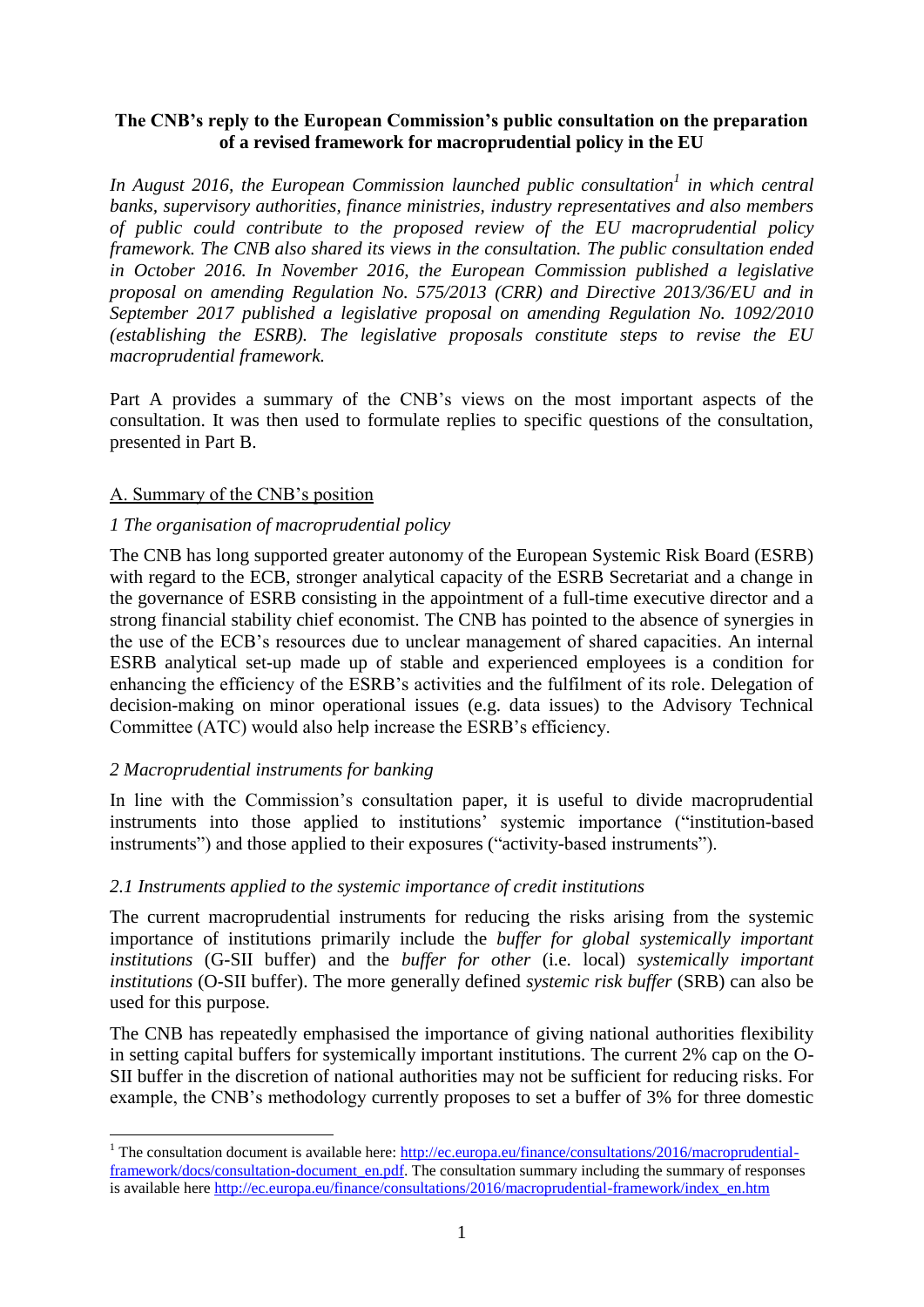banks. This would require the consent of the European Commission. National authorities, including the CNB, thus often use the SRB for this purpose. We therefore consider it essential to significantly increase or entirely remove the cap on the O-SII buffer. The 3.5% cap on the G-SII buffer is currently not relevant to the CNB because no domestic institution has global systemic importance.

The rules for setting the O-SII buffer within groups are an equally important issue for the CNB. This buffer can be set on a consolidated basis, and for institutions whose parent undertakings already create O-SII G-SII buffers it cannot be set higher than the size of the parent institution's buffer (or 1% if the parent undertaking's buffer is below 1%). In reality, the O-SII buffer limit may be even lower than the above-mentioned 2%. The existence of these limits reduces the potential ability of national authorities to set an adequate buffer for domestic institutions integrated in international banking groups and again motivates domestic authorities to use the SRB to address risks associated with the systemic importance of domestic institutions.

#### *2.2 Instruments applied to the exposures of credit institutions*

The current macroprudential instruments for reducing risks arising from institutions' risk exposures include the *systemic risk buffer* (SRB) and the *countercyclical buffer* (CCyB). They also include *Article 458 CRR* focusing on macroprudential targets, which makes it possible under certain circumstances to depart from selected rules laid down in the CRR and from 2.5% for the capital conservation buffer laid down in CRD IV and thus introduce stricter rules than prescribed by the CRR. *Articles 124 and 164 CRR* are available for the important area of property risks. They allow the supervisory authority (not the macroprudential authority) to increase risk weights in the standardised approach and the LGD parameter in the IRB approach if it concludes, based on analyses, that the risk weights and the LGD parameter laid down in the CRR are not sufficient. In addition to the loss experience, the supervisory authority should take into account forward-looking markets developments and financial stability considerations. The microprudential *Pillar 2* can also be used to some extent for macroprudential purposes.

The key issues are: (1) whether the SRB may be used for risks associated with systemic importance and whether it can be applied to only a subset of exposures, (2) the possibility of applying the CCyB not to all exposures but only to a pre-defined subset, (3) simplification of the rules for the application of Articles 124, 164 and 458 CRR and the abolition of obligatory instrument sequencing, (4) the abolition of the option of using Pillar 2 for macroprudential purposes, and (5) the introduction and harmonisation of possible new instruments relating to property loans in European legislation.

In general, the CNB supports the definition of the SRB as a buffer designed primarily to address risks arising from institutions' exposures. However, inappropriate overlap with other buffers may be a problem. The CNB has long argued that the use of the SRB as a substitute for the O-SII buffer is primarily a result of having an inappropriate cap for the O-SII buffer. CNB representatives have always insisted that any debate about ending the use of the SRB as a substitute for the O-SII buffer should be held with regard to the need to abolish the overly restrictively O-SII buffer cap. In other words, we consider it a risk that the Commission might severely limit or eliminate the option of using the SRB without simultaneously increasing the overly restrictive cap on the O-SII buffer. We therefore recommend that it should be explicitly stated in any document regarding this issue that the only acceptable solution is to raise or abolish the cap on the O-SII buffer. We also strongly recommend leaving in place the option of applying the SRB to the subcategory of institutions with similar business models and, in the extreme case, even to a single institution (a less appropriate alternative would be to allow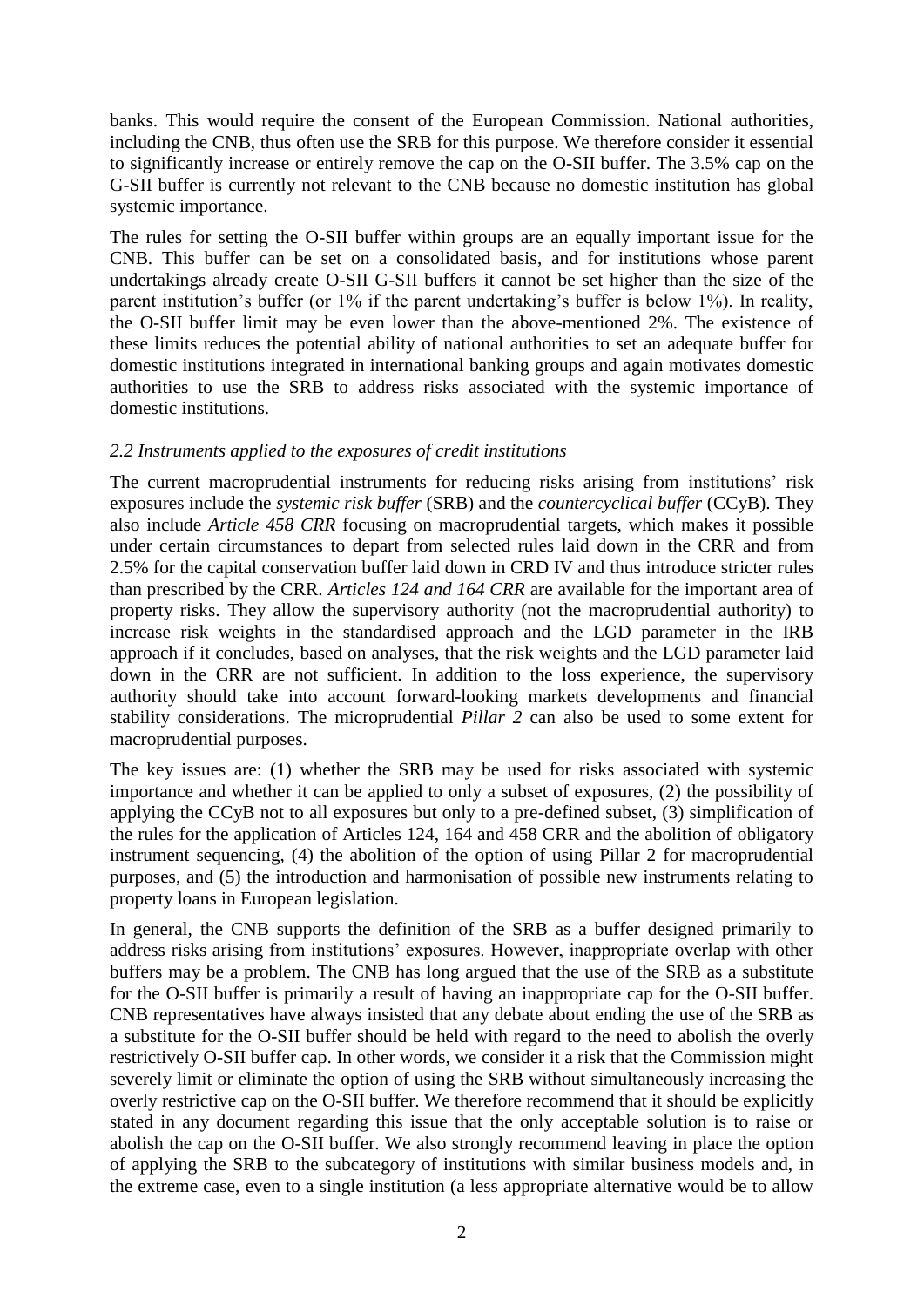this option under the O-SII buffer). Moreover, it should be possible to apply the SRB to individual subcategories of exposures.

The CNB welcomes the envisaged option of applying the CCyB to only a subset of exposures. For example, in the current situation of significant growth in mortgage loans to households and much slower growth in loans to non-financial corporations it would be possible to consider applying the CCyB to mortgage loans only. This would probably increase the impact of the measure on the sector concerned.

The CNB considers it essential to make the capital buffers (i.e. the SRB, O-SII and CCyB) sufficiently flexible as described above. Should this not happen, we regard it as important to make the other tools available to the macroprudential authority, especially Article 458 CRR, much more flexible and procedurally simpler. The existing rules of Article 458 CRR, for example in relation to Articles 124 and 164, can be considered too strict and limiting the necessary effectiveness of national authorities, especially in a situation where systemic risks are rising gradually. The CNB is aware that the use of discretions in these articles is a shift away from the Single Rulebook. This may potentially lead to cross-border bank groups reacting to further fragmentation of the rules and motivate them, for example, to centralise their activities or convert their subsidies into branches. It may also lead to pressure to harmonise macroprudential instruments at EU level or to centralise decision-making on such discretions at EU level. Given these possible unintended consequences, the CNB considers increasing the flexibility of capital buffers to be the preferred option.

The CNB considers it important to use Pillar 2 for macroprudential purposes in a situation where the preferred macroprudential instruments fail to deliver sufficient flexibility for national authorities. Pillar 2 is one of the most flexible instruments in terms of the design of measures. However, it is procedurally complicated to use, because Pillar 2 measures must be discussed for each institution in colleges of supervisors. This arises from Pillar 2's original nature as a microprudential instrument. The CNB therefore considers it a priority to increase the flexibility of capital buffers; Pillar 2 is a secondary issue for the CNB. Even so, we do not favour prohibiting the use of Pillar 2 for macroprudential purposes, because we see it as an instrument that can be used to pursue macroprudential objectives, albeit to a limited extent.

The CNB is of the opinion that instruments for combating property market risks – caps on loan size such as LTV/LTI/DTI/DSTI – are a vital part of the macroprudential toolkit. They can be more effective than the existing capital instruments. The option for national authorities to use them should therefore be laid down in European law. The CNB considers it essential that these tools meanwhile remain within the competence of national authorities given their deep knowledge of the domestic real estate market and the high political sensitivity of the issue.

#### *2.3 The macroprudential policy framework beyond banking*

The CNB has long held the opinion that macroprudential regulation outside the banking sector is desirable. This is due to growth in systemic risk in non-banking areas of the financial market and the need to prevent regulatory arbitrage linked with the potential transfer of activities outside the banking sector. However, the creation of a macroprudential framework beyond banking is hindered by the lack of experience with the effectiveness of macroprudential instruments in banking, the different nature of non-banking segments and the recent major changes in microprudential regulation in the non-banking sector. The CNB therefore believes that instruments must reflect the specificities of the non-banking sector and recommends that any new instruments should be introduced with prudence, especially at the current stage.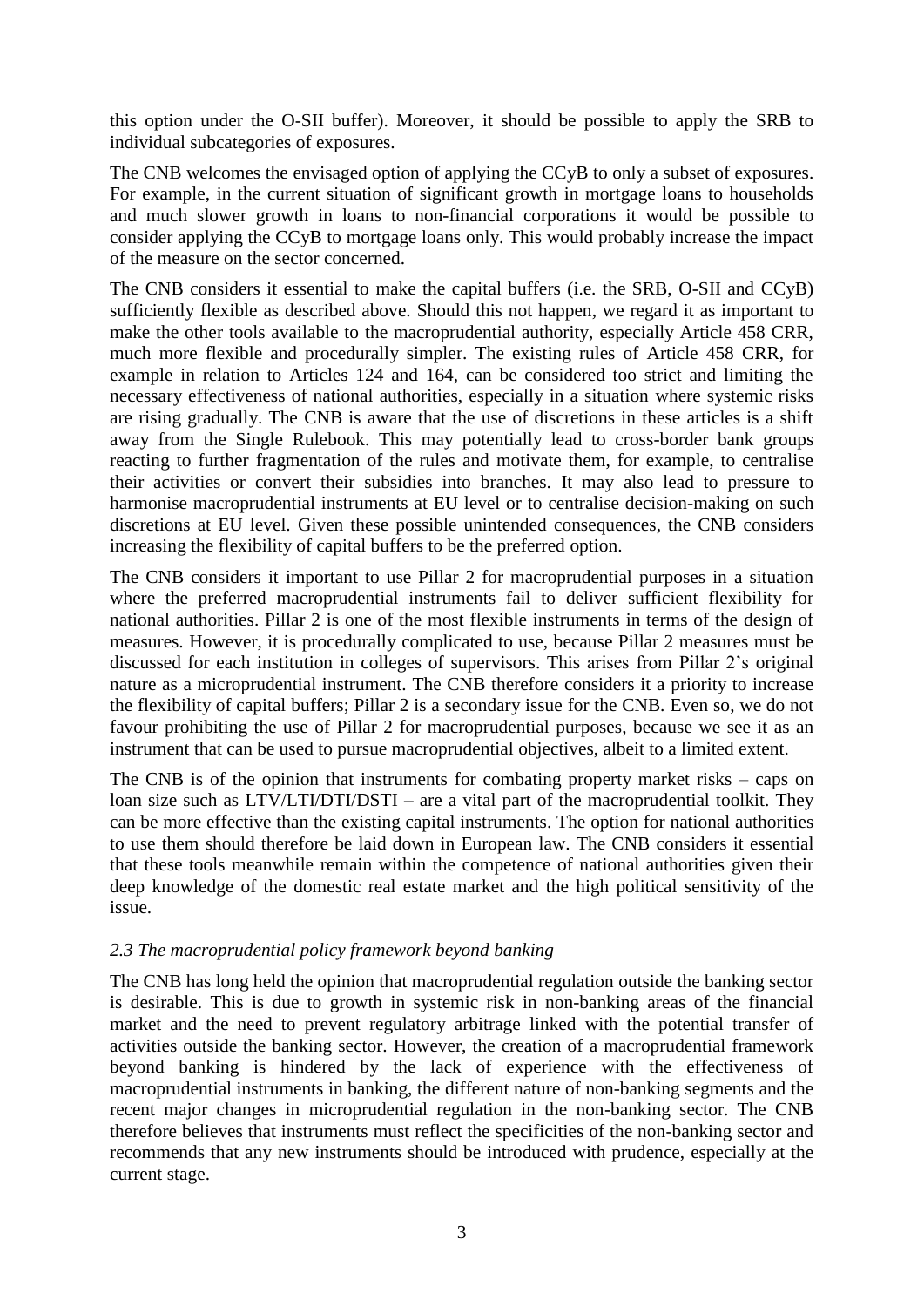# B. The CNB's replies to the consultation questions

*1. Do you consider the degree of coordination between the different authorities in the current framework (i.e. ESRB, national macro-prudential authorities, Commission, Council, etc.) appropriate? [Please rank your answer from 1 (fully appropriate) to 5 (not appropriate at all), and explain your scoring.]* 

#### The CNB's reply*:* 3

The CNB considers the degree of coordination between the ESRB and national macroprudential authorities to be appropriate. As a non-euro area country, albeit one with close currency and real economic links to the euro area, we would welcome the same level of information flows as that enjoyed by euro area countries, because this is essential for informed macroprudential policymaking.

# *2. (a) Would you consider appropriate to expand the macro-prudential framework beyond banking? [Please rank your answer from 1 (fully appropriate) to 5 (fully inappropriate), and explain your scoring.]*

#### The CNB's reply: 2

The CNB has long held the opinion that macroprudential regulation of the non-banking sector is necessary due to growth in systemic risk in non-banking areas of the financial market. This growth is being caused by the expanding balance sheet of the non-banking financial sector and its greater vulnerability to market risks, which are currently at an elevated level – for example, risks related to the low interest rate environment. The need to prevent regulatory arbitrage linked with the potential transfer of activities outside the banking sector also supports the expansion of macroprudential regulation, as shown by past experience in some countries. The CNB believes that coverage of the non-banking sector will lead to more effective macroprudential measures and lower systemic risks.

# *(b) If deemed appropriate, what kind of systemic risks should be targeted and how?*

Question left unanswered.

*3. Do you see a need to strengthen the coordination between designated and competent authorities when using stricter Pillar 1 measures for real estate exposures to address systemic risks? [Please rank your answer from 1 (strong need) to 5 (no need), and explain your scoring.] If you see a need, how should their coordination be strengthened?* 

Question left unanswered.

*4. Do activity-based instruments in the current framework allow to effectively tackle risks stemming from specific risk exposures? [Please rank your answer from 1 (fully agree) to 5 (fully disagree), and explain your scoring.]* 

#### The CNB's reply: 3

See the answers to questions 5 (the CCyB for a subset of exposures), 6 (real estate exposures), 9 (the SRB for a subset of exposures) and 22 (simplification of procedures) for our explanation.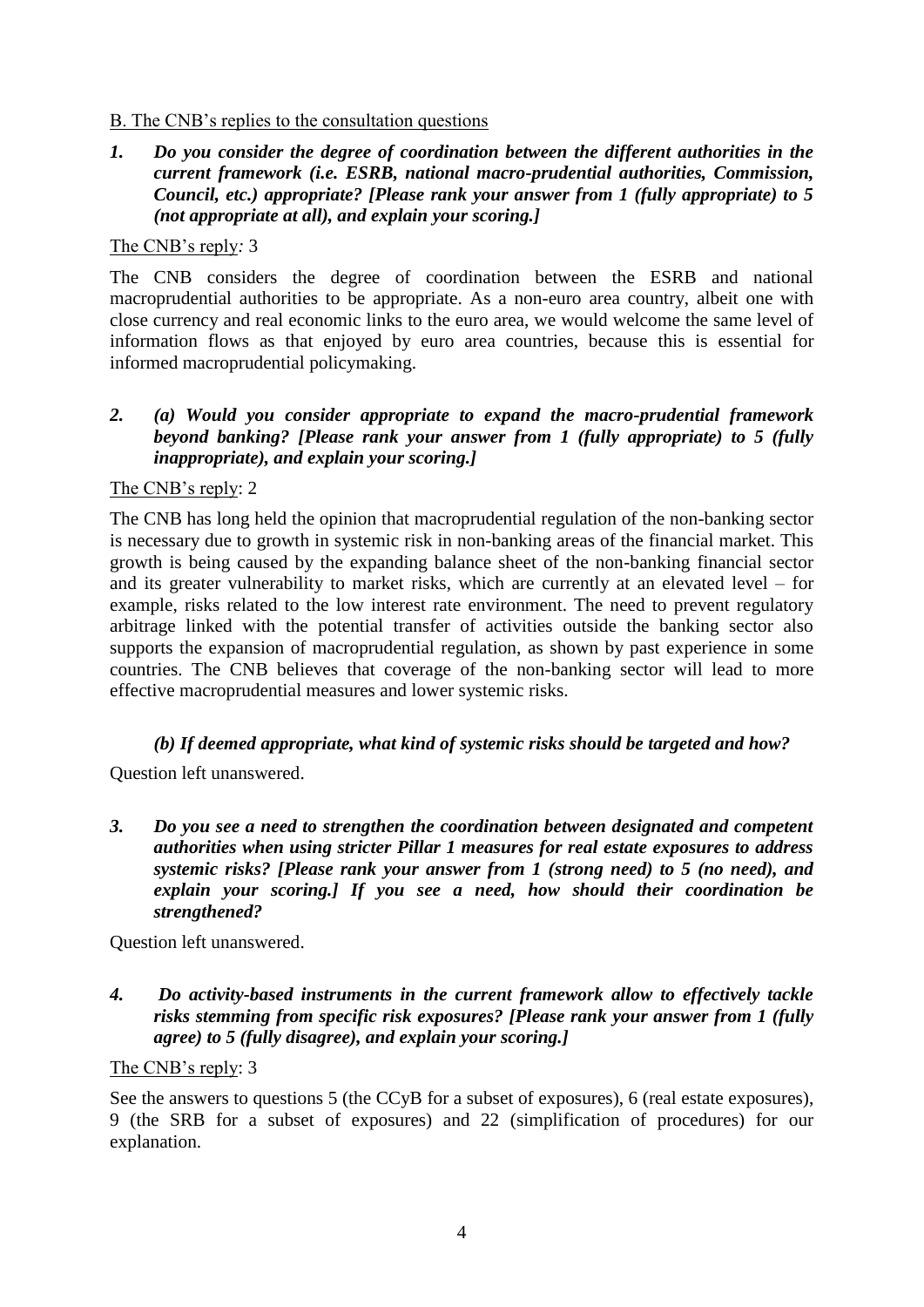# *5. Do you consider a CCB for sectoral imbalances (e.g. in the real estate sector) a useful complementary instrument? [Please rank your answer from 1 (necessary complement) to 5 (useless complement), and explain your scoring.] If yes, how would you see the interaction of this sectoral CCB with the CCB already in place?*

# The CNB's reply: 1

The CNB regards it as crucial to increase the flexibility of capital buffers. It therefore welcomes the envisaged option of allowing the countercyclical capital buffer (CCyB) to be applied to only a subset of exposures. A sectoral CCyB would increase the effectiveness of measures to reduce sectoral imbalances. To be useful, however, it would need to be highly flexible as regards its use by national authorities, which have the best information on the credit cycle and potential overheating in individual sectors.

The CNB does not regard the interaction between the CCyB already in place and the sectoral CCyB as problematic. There are essentially two types of solutions. One is not to apply the broad-based CCyB to sectors to which the sectoral CCyB is applied. The second is to apply a sectoral CCyB rate on top of the broad-based CCyB rate to the relevant sectors. The CNB favours the second option. ESRB or EBA guidance would help eliminate potential problems with the interaction of rates and the different ways of calculating the buffer base in different Member States.

# *6. Do you see a need for adjusting measures targeting risks associated with banks' real estate exposures? If so, please explain your answer.*

#### The CNB's reply:

The CNB is of the opinion that the current capital instruments and the instruments affecting risk weights are insufficient to eliminate the risks stemming from real estate exposures. It is therefore appropriate for the set of macroprudential instruments to give authorities the option to set caps on loan size in relation to collateral value (the LTV ratio) and in relation to the applicant's income (the LTI, DTI and DSTI ratios).

The option for national authorities to use them should be laid down directly in the European CRR/CRD. The application of these tools should meanwhile remain within the competence of national authorities given their deep knowledge of the domestic real estate market and the high political sensitivity of the issue. Creating a system for the collection of relevant data is a basic precondition for their informed and effective use. The ECB and Eurostat should be jointly responsible for the collection methodology and its implementation and harmonisation across EU countries.

Capital buffers are the CNB's preferred instrument. However, they are not flexible enough at present, and risks associated with real estate exposures must be addressed using other tools. The current instruments applying minimum risk weights to real estate exposures do not allow for the necessary degree of national discretion, particularly when systemic risks are building up gradually. Articles 124 and 164 CRR, which allow risk weights to be increased for macroprudential reasons, can be applied in the event of increased credit losses or when immovable property market developments so require; competent authorities can also take financial stability into account. However, if current credit losses remain low and current price developments do not indicate an immediate risk of a price bubble, it may be harder to apply these articles.

Articles 124 and 164 CRR serve the same purpose of increasing risk weights but relate to different approaches to calculating capital requirements. Their wording should therefore be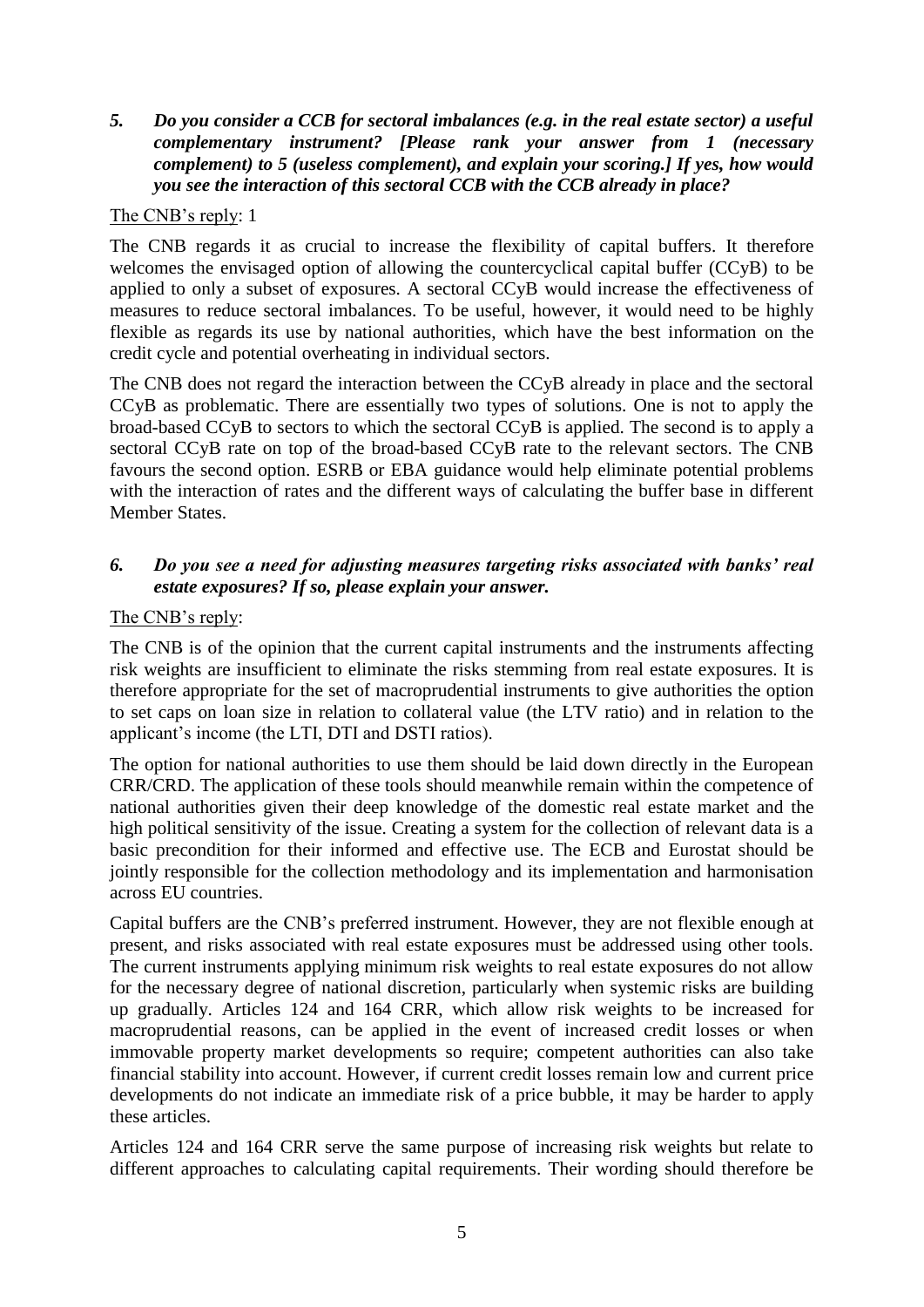unified. Unlike Article 124, Article 164 does not directly stipulate minimum risk weights but only sets the LGD parameter used to calculate them. A measure at the LGD level may lead to different impacts on different categories of institutions. In addition, more prudent institutions will be more strongly affected by this measure.<sup>2</sup> The CNB is of the opinion that the regulator should have the power to set higher minimum risk weights for all approaches directly.

# *7. Do you see a need for disentangling different responsibilities between competent and designated authorities? If so, please explain your answer.*

# The CNB's reply:

In the Czech Republic, financial market supervision is integrated into the central bank, which is also the macroprudential authority. There are therefore no coordination problems in the Czech Republic. However, experience from other countries suggests that coordination problems can arise. In this respect, the CNB deems it appropriate to define clear responsibilities for the application of the relevant instruments by authorities.

# *8. Do you see merit in better distinguishing the activity-based from the institution-based instruments under Article 458 CRR, also in view of applicable activation procedure(s)? [Please rank your answer from 1 (a better distinction is necessary) to 5 (a better distinction is not necessary).]*

# The CNB's reply: 4

No. The CNB is of the opinion that the key parameter of Article 458 CRR is its flexibility. It should be close to the current flexibility in Pillar 2. In other words, application to both institutions (the institution-based type) and exposures (the activity-based type) should be allowed. A better distinction between the instruments applied under Article 458 is not only unnecessary, but also undesirable.

Significant simplification of the activation procedure, especially if the flexibility of capital buffers is not increased accordingly, is proposed in our answer to question 22.

# *9. Do you see the need to better frame either the focus (targeted risks) or the scope of the SRB (i.e. applicability to the entire stock only or also to subsets of exposures)? If so, please explain your answer.*

# The CNB's reply:

It is not entirely clear at present whether the SRB can also be applied to subsets of exposures. The CNB therefore sees a need to clarify this issue. The CNB recommends that the application of the SRB to both subsets of exposures and subsets of institutions be allowed (question 10), as national authorities should be given more flexibility in addressing systemic risks with capital buffers.

#### *10. Should the SRB be explicitly defined as either an activity based or an institution specific tool? Please explain your answer.*

The CNB's reply:

<sup>1</sup>  $2$  The impact of LGD on the final risk weight is affected, among other things, by the estimated probability of default (PD). Institutions that are more conservative than others in their PD estimates will report a higher risk weight with the same LGD.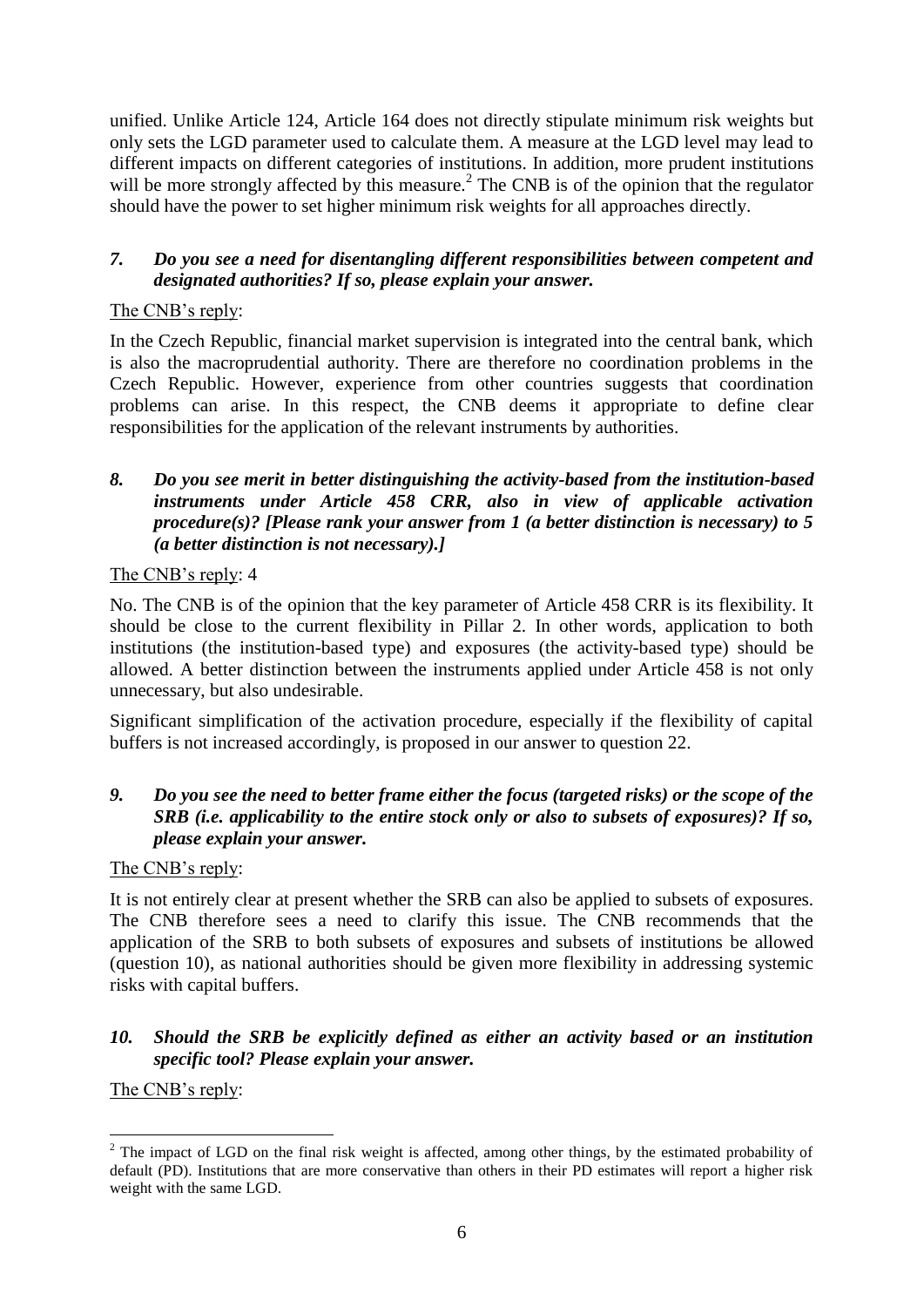No. The CNB generally supports the definition of the SRB as a buffer designed primarily to address risks arising from institutions' risk exposures. However, inappropriate overlap with other buffers may be a problem. The CNB has long argued that the use of the SRB as a substitute for the O-SII buffer is primarily a result of having an inappropriate cap for the O-SII buffer (see the answers to questions 14–16). CNB representatives have always insisted that any debate about ending the use of the SRB as a substitute for the O-SII buffer should be held with regard to the need to abolish the overly restrictive O-SII buffer cap. Severely limiting or eliminating the use of the SRB without simultaneously increasing the overly restrictive cap on the O-SII buffer would pose a significant risk to financial stability. The only acceptable solution, therefore, is to raise or abolish the cap on the O-SII buffer.

The CNB also considers it important to leave in place the option of applying the SRB to institutions that are unimportant on their own but whose business models, and hence also the risks they undertake or create, are very similar. Although these institutions are not covered by the current definition of systemically important institution, together they may take on systemic importance. Subsets that may together have taken on systemic importance for the domestic market have been identified, for example, in the Czech Republic (see Brechler et al.: *Similarity and Clustering of Banks: Application to the Credit Exposures of the Czech Banking Sector*. CNB Research Policy Note 4/2014). The CNB is of the opinion that the regulations should allow action to be taken to mitigate these risks under the SRB, not the O-SII buffer. A solution under the O-SII buffer would face the need to address two different types of risks with one instrument. There would be a risk of overlaps (if an O-SII were simultaneously in a group of institutions with similar business models), so the current methodologies for identifying O-SIIs and the guidance for setting O-SII rates would need to be significantly reworked.

# *11. How do you assess the interactions of institution-specific instruments in the current framework?*

#### The CNB's reply:

The interaction of instruments is imperfect. The current 2% cap on the O-SII buffer may not be sufficient to reduce risks. This is resulting in frequent use of the SRB for these purposes (see the answers to questions 10 and 14–16). A problem also arises in setting the O-SII buffer for banks whose parent groups already create an O-SII or G-SII buffer on a consolidated basis.

At a general level, we are of the opinion that it is better to have several potentially overlapping tools than to be in a situation where a necessary instrument is lacking or impossible to apply at a crucial moment due to overly rigid application procedures.

# *12. How do you assess the main weaknesses of institution-specific instruments in the current framework?*

#### The CNB's reply:

The O-SII buffer is limited to 2% for national discretion, which is too restrictive. Moreover, the buffer rate for credit institutions that are part of international groups whose parent banks are subject to O-SII or G-SII buffers is limited by the buffer rate of the parent bank. See also the answers to questions 14–16.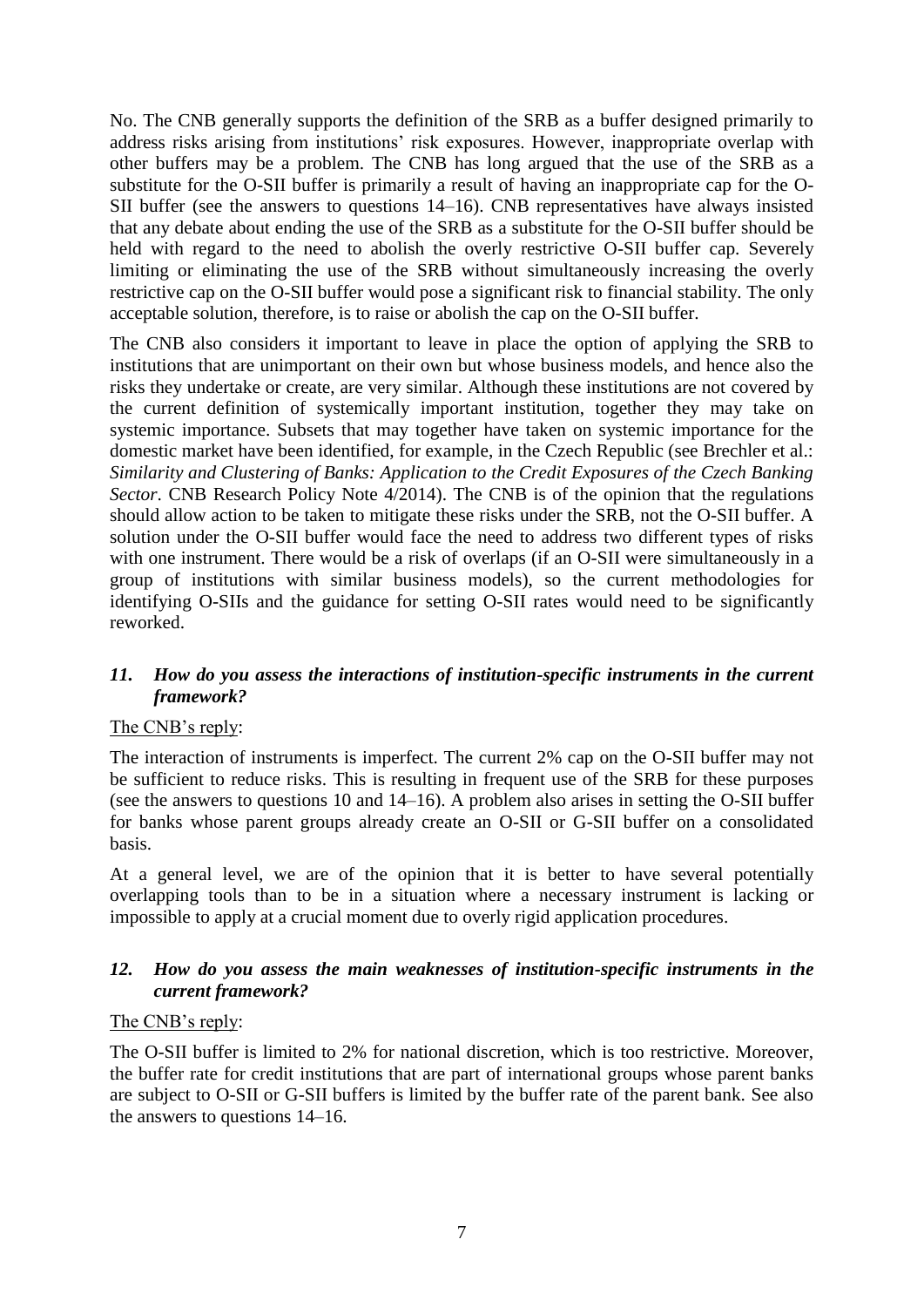## *13. Do you consider that the capital buffers for systemically important institutions are appropriately calibrated in the current framework? [Please rank your answer from 1 (fully agree) to 5 (fully disagree), and explain your scoring.]*

#### The CNB's reply: 4

See the answers to questions 14–15 for our explanation.

# *14. Do you assess the caps of the G-SII and the O-SII buffers as appropriate? [Please rank your answer from 1 (fully appropriate) to 5 (not appropriate at all), and explain your scoring.]*

#### The CNB's reply: 4

The CNB has repeatedly emphasised the importance of giving national authorities flexibility in setting capital buffers for systemically important institutions of the O-SII type. Caps can make it impossible for institutions to set buffers at a sufficient level to reduce risks in the domestic financial system. National authorities, including the CNB, thus often use the SRB for this purpose, which leads to a lack of transparency. We therefore consider it crucial to significantly increase or entirely remove the cap for the O-SII buffer below which the instrument remains fully within the competence of national authorities.

In addition, it is crucial to decouple the O-SII rate applied to domestic institutions from the O-SII rates (or G-SII rates for global systemically important banks) applied to their parent banks – see the answer to question 16.

# *15. Do you think that the 2 percent cap for the O-SII buffer should be revised? If so, please explain your answer.*

# The CNB's reply:

In the CNB's opinion, the current 2% cap significantly limits the room for reducing risks. It is not clear why the O-SII buffer is limited to 2% while the cap for the G-SII buffer for globally important banks is 3.5%. The domestic market may be dominated by one or several banks. Each of these institutions is then systemically more important for that market than a global bank for the global market.

# *16. Do you consider that the current cumulation rules applicable to institution-specific buffers need to be revised? If yes, what revisions would you consider necessary?*

# The CNB's reply:

Yes. The CNB sees a serious shortcoming in the rules for setting the O-SII buffer in bank groups. The buffer can be set on a consolidated basis, and for institutions whose parent undertakings already create O-SII or G-SII buffers on a consolidated basis it is limited by the size of the parent institution's buffer (or by 1% if the parent undertaking's buffer is below 1%). However, the systemic risk of domestic institutions for the domestic market may be much higher than the systemic risk of the parent banks in their jurisdictions or globally. The limit thus reduces the potential ability of national authorities to set an adequate buffer for domestic institutions integrated in international banking groups to cover the risks they pose to the domestic market. The CNB therefore suggests cancelling these limits by leaving out paragraph 8 of Article 131 CRD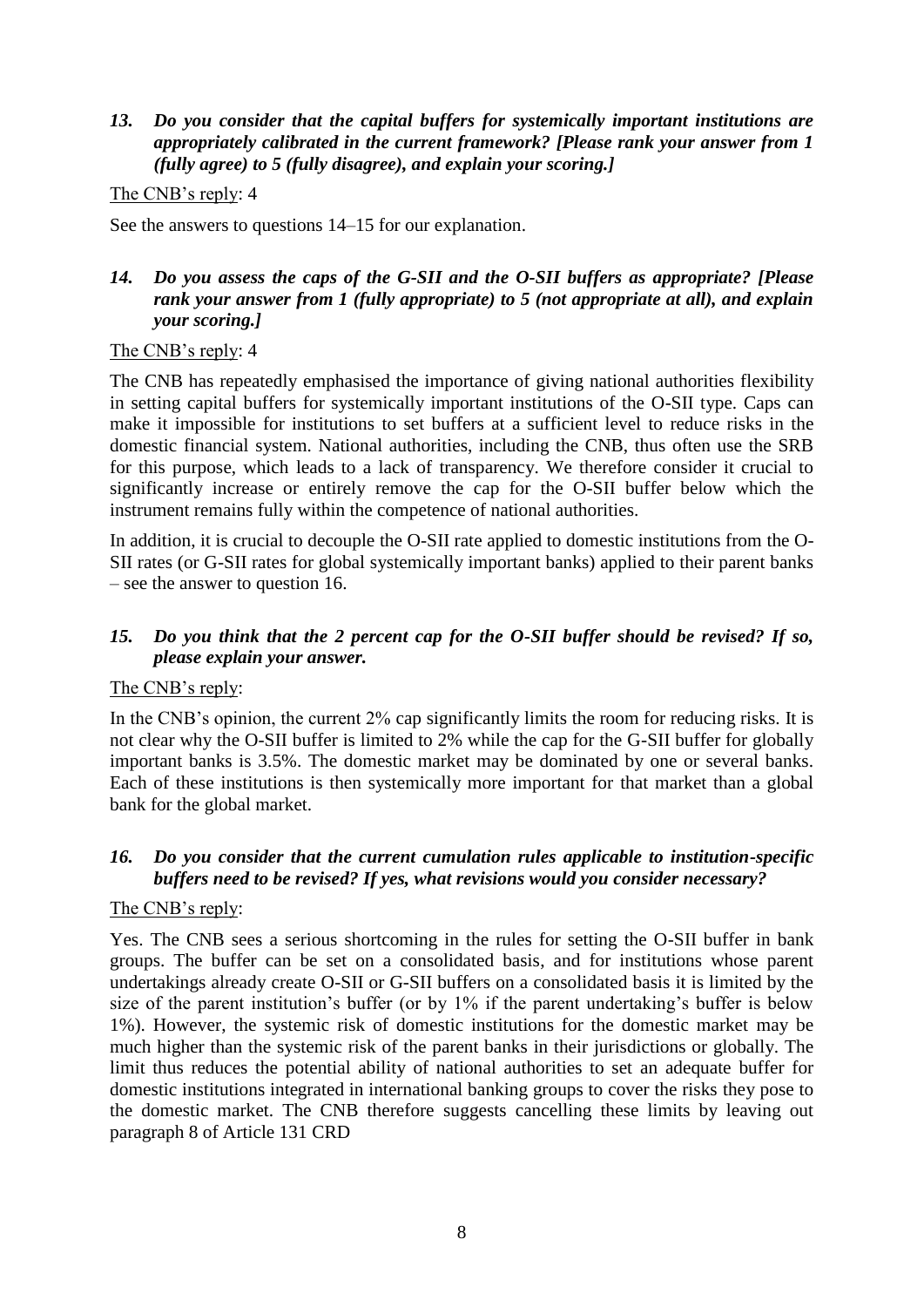#### *17. Do you see a need for developing additional harmonized macro-prudential instruments? If yes, what type of new instrument would you deem necessary and why?*

#### The CNB's reply:

No. The CNB sees a need to enact the possibility for national authorities to use new macroprudential tools to combat risks in property markets (see the answer to question 6). However, those instruments should not be harmonised. Property markets and ways of financing property purchases differ greatly from country to country and discretion of national authorities is essential for such tools to work effectively.

#### *18. How do you assess the possibility for the ESRB to develop technical guidance on the use of non-harmonised instruments, for example via issuing recommendations? Would you see a specific type of instrument for which such an approach could be warranted and suitable?*

#### The CNB's reply:

As stated above, the CNB sees a need for new macroprudential instruments for combating property market risks (see the answers to questions 6 and 17). As such risks are relevant in a large proportion of EU countries, non-binding technical guidance of the ESRB in this area could be beneficial for sharing experience and describing best practice.

# *19. Do you consider the current hierarchy of instruments ('pecking order') as appropriate? [Please rank your answer from 1 (fully appropriate) to 5 (not appropriate at all), and explain your scoring.]*

#### The CNB's reply: 3

Capital buffers are the CNB's preferred instrument. However, they are not flexible enough at present to address risks in a timely and precise fashion. In particular, if they are not made more flexible, as we suggest in our answers to questions 5, 9–10 and 14–16, we consider it crucial to increase the flexibility of national authorities by removing the sequencing requirement under which, for example, first Articles 124 and 164 CRR can be applied (where relevant), then Pillar II measures can be deployed, and only then, after it has been documented that the previous instruments cannot adequately be used, the general Article 458 CRR can be used subject to approval by the Commission based on the opinions of various bodies. This duty generally entails an administrative burden, causes a time delay in the introduction of instruments and may discourage national authorities from taking preventive measures (inaction bias).

The abolition of sequencing would enable national authorities, which have the best information for identifying risks in the domestic financial system, to apply measures that are the most appropriate in the situation. This would significantly aid more effective macroprudential policymaking.

# *20. Can overlaps in the tools' scope facilitate the circumvention of control elements embedded in the activation mechanism? If you answer yes, please explain how.*

#### The CNB's reply:

The CNB does not circumvent control elements and has not observed such circumvention in any other countries. By contrast, rigid and complex activation mechanisms may lead to the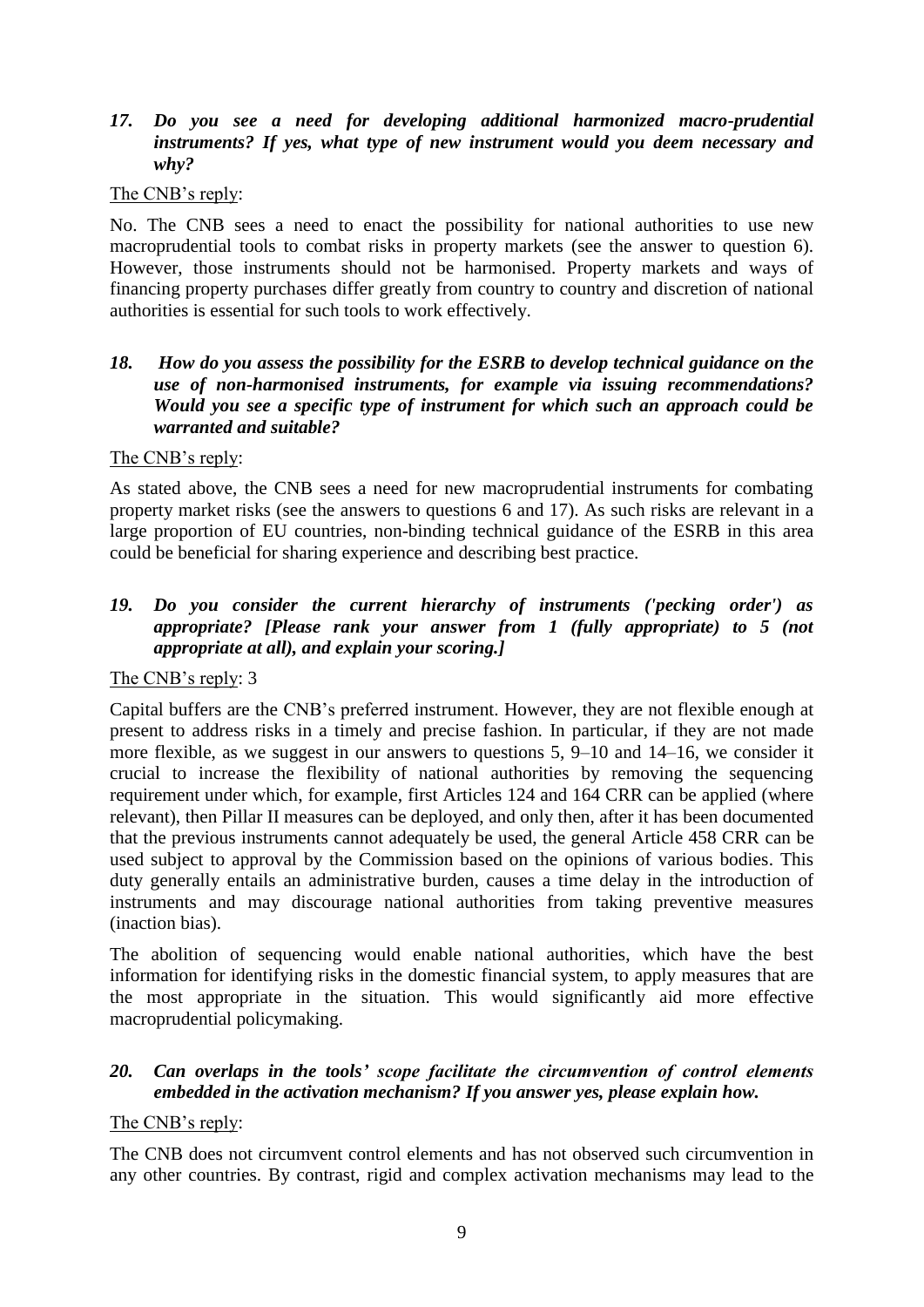application of suboptimal instruments (e.g. Pillar 2 versus Article 458 CRR) or even make it impossible for national authorities to take sufficiently effective macroprudential measures in time.

#### *21. What adjustments, if any, would you suggest for the notification and activation requirements for the SRB?*

Question left unanswered.

# *22. What adjustments, if any, would you suggest for the notification and activation requirements for the measures under Article 458 CRR?*

#### The CNB's reply:

The CNB, along with some other member states, considers the activation requirements for Article 458 CRR to be extremely complex and inflexible. This may reduce the effectiveness of macroprudential policy. If the flexibility of capital buffers is not increased appropriately, we suggest that the application of Article 458 be left to the discretion of the relevant national macroprudential authority. We also suggest that the application of Article 458 be allowed without the need to document the impossibility of addressing risks using higher-priority instruments (i.e. we suggest that the "pecking order" be removed; see the answer to question 19).

# *23. What adjustments, if any, would you suggest for the notification and activation requirements for the CCB?*

Question left unanswered.

# *24. Do you see the risk that especially the O-SII buffer and the SRB could be used for ring-fencing purposes? If yes, what do you suggest to address this risk?*

#### The CNB's reply:

This is not the case at the CNB. The aim of the macroprudential measures taken by the CNB is to respond to risks that have arisen, not to keep the capital of international banking firms in their domestic subsidiaries.

*25. How do you assess the shared responsibilities of the ECB/SSM and national authorities for macro-prudential policy within the Banking Union? In particular, do you think that the current asymmetry of powers conferred upon the ECB/SSM is appropriate? [Please rank your answer from 1 (fully appropriate) to 5 (not appropriate at all), and explain your scoring.]* 

Question left unanswered.

*26. How do you assess the coordination need between the different authorities involved? [Please rank your answer from 1 (strong need for more coordination) to 5 (no need for further coordination), and explain your scoring.] Do you see areas in which this coordination could be improved?*

Question left unanswered.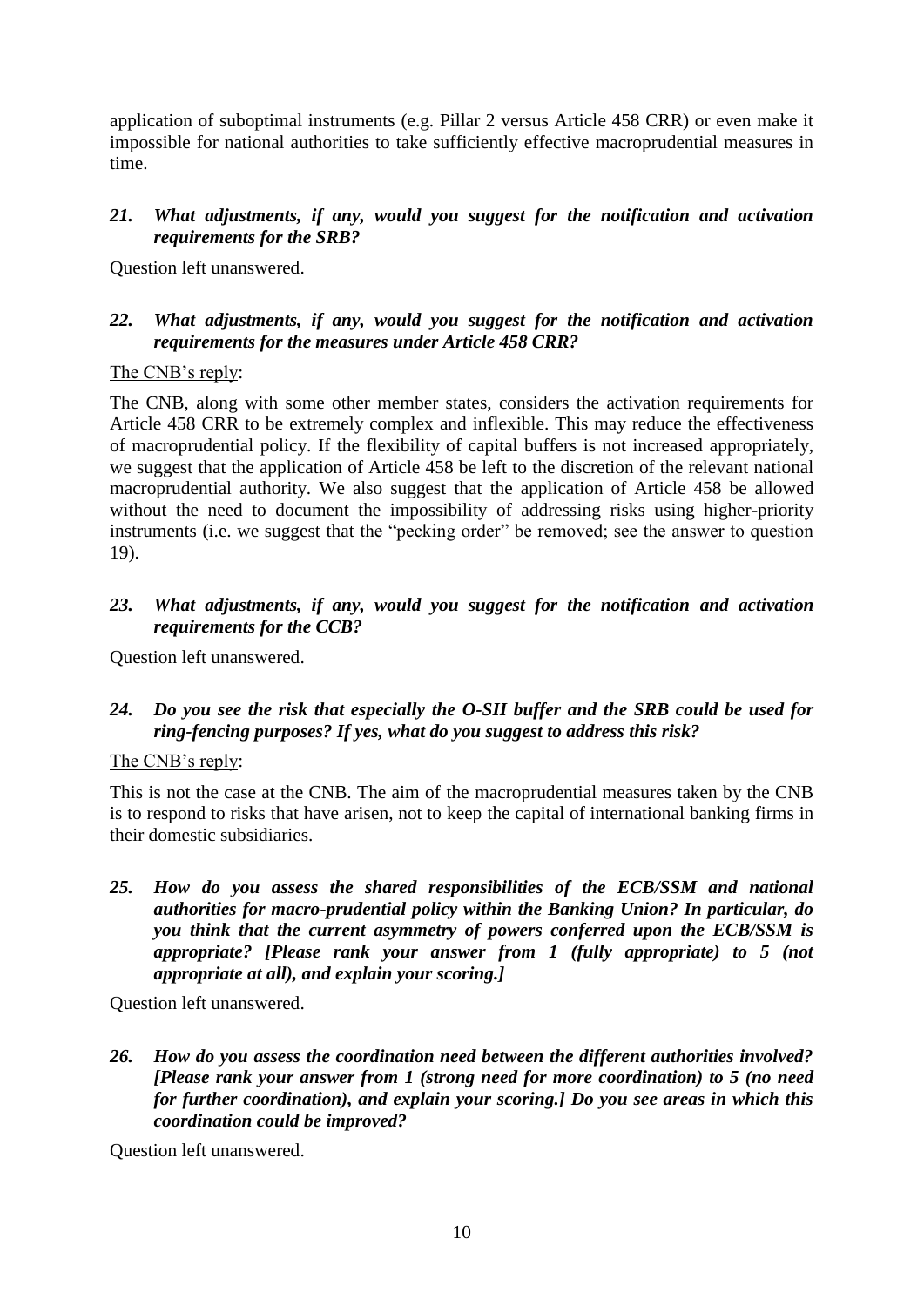*27. Do you see need for amending the time periods of the notification process between national authorities and the ECB/SSM? [Please rank your answer from 1 (strong need for amending) to 5 (no need for amending).] What time limitations would you suggest?* 

Question left unanswered.

*28. Do you see need to broaden the scope for mandatory reciprocity in the CRR/CRDIV? If yes, for which instrument(s) do you see such a need?* 

Question left unanswered.

*29. Do you think that the ESRB's mandate and tasks are appropriately formulated to ensure efficient coordination of macro-prudential policies in the EU? [Please rank your answer from 1 (fully appropriate) to 5 (not appropriate at all).] If not deemed fully appropriate, what changes would you suggest to ensure such efficient coordination?* 

Question left unanswered.

*30. How do you assess the current capacities of the ESRB to deliver on its mandate for conducting system-wide risk analysis, including its access to relevant data? [Please rank your answer from 1 (fully adequate) to 5 (not adequate), and explain your scoring.]*

The CNB's reply: 3

The CNB is of the view that the ESRB does not have sufficient analytical capacity to fulfil its mandate. We have long argued for an enhancement of the ESRB's analytical base (see the answer to question 31). The existing ad-hoc setting-up of working groups is affected by incoherence, potential capacity restraints and by the prolongation of analyses and the formulation of conclusions. The outputs may also be adversely affected by preferences or restraints relating to the issues being solved in the countries participating in the working group. More efficient capacity organisation would also be fostered by a two-tier structure with a strong executive director and a chief financial stability economist (or a director for research), as proposed in the answer to question 35.

*31. In particular, do you consider that the resources of the ESRB Secretariat are adequate in this context? [Please rank your answer from 1 (fully adequate) to 5 (not adequate), and explain your scoring.]*

The CNB's reply: 4

The CNB believes that the ESRB does not have adequate analytical capacity. The CNB has pointed to the absence of synergies in the use of the ECB's resources due to unclear management of shared capacities. Another problem is high staff turnover caused by shortterm contracts in the ESRB Secretariat. There are frequent changes in sub-committees' secretaries, which is having a negative effect on the quality of management. An internal ESRB analytical set-up made up of stable and experienced employees is a condition for enhancing the efficiency of the ESRB's activities and the fulfilment of its role.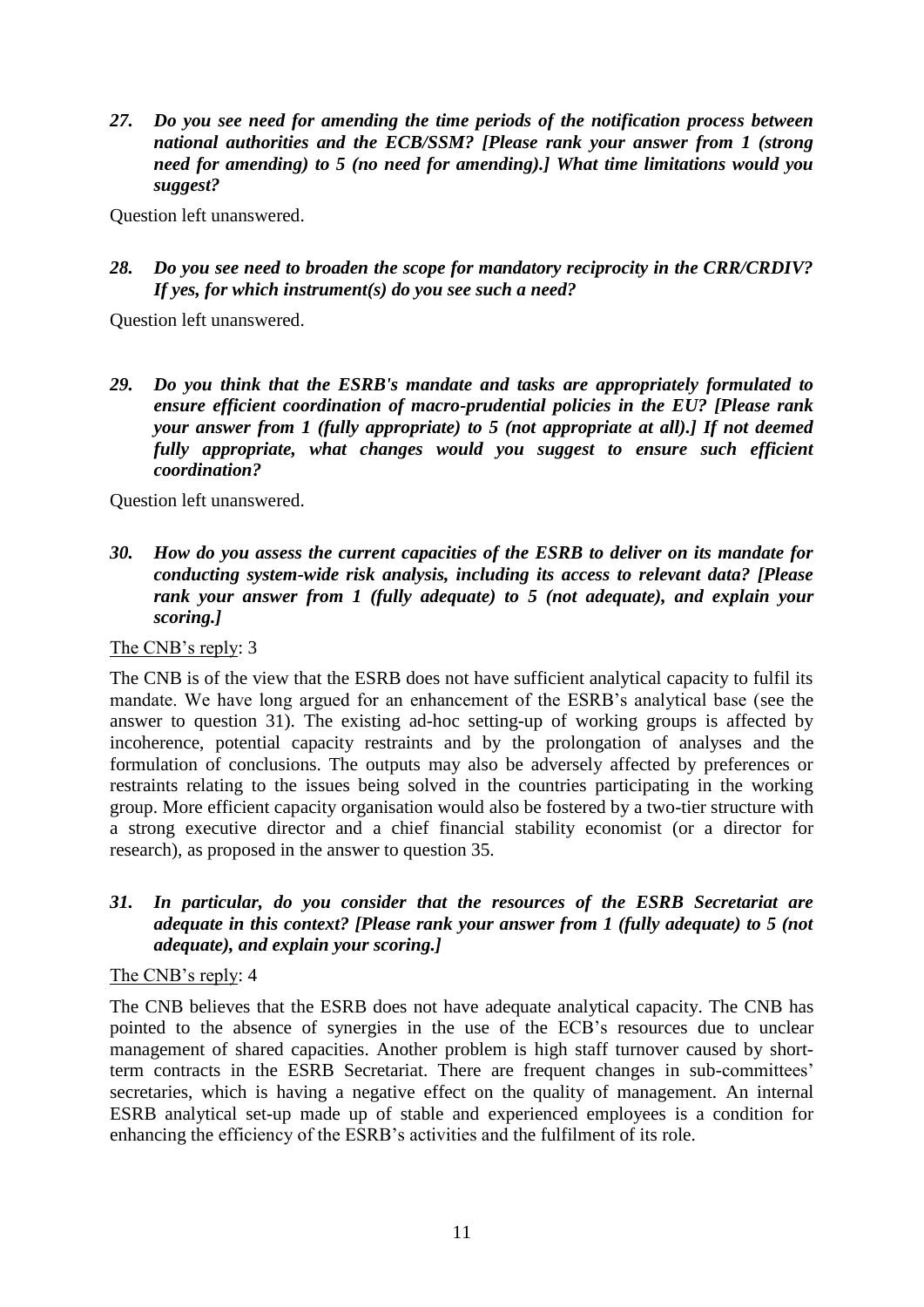# *32. What do you consider to be the best ways to ensure that the macro-prudential perspective is sufficiently reflected in EU policy making where systemic risk considerations are involved?*

#### The CNB's reply:

The best way to ensure that the macroprudential perspective is reflected in EU policy making is to maintain flexible national discretion to pursue macroprudential policy and apply its instruments.

# *33. How do you assess the instruments and powers of the ESRB? In particular, do you see the need for the ESRB's powers to explicitly include 'soft power' tools with a view to fulfil its mandate?*

#### The CNB's reply:

The CNB assesses the ESRB's current tools – the ability to issue non-binding recommendations and warnings – as sufficient with regard to the primarily coordinating role the ESRB plays in the European macroprudential policy framework. We consider it unnecessary to explicitly include "soft power" tools, as they arise inherently and any enactment will run into the difficulty of precisely defining them in legislative documents.

#### *34. Do you consider the transparency related to the act or explain mechanism (e.g. in following up recommendations, etc.) as satisfactory? [Please rank your answer from 1 (fully adequate) to 5 (not adequate at all).] If not deemed fully satisfactory, what improvement would be necessary?*

The CNB's reply: 2

The CNB considers the current mechanism to be sufficiently transparent.

# *35. Would you consider the two-tier managerial structure along the lines proposed above an appropriate way to improve the governance structure of the ESRB? [Please rank your answer from 1 (fully agree) to 5 (fully disagree), and explain your scoring.]*

# The CNB's reply: 1

According to the CNB, a two-tier structure consisting in the appointment of an executive director of the ESRB and a strong chief financial stability economist would result in greater autonomy of the ESRB Secretariat from the ECB and improved public "visibility" of the institution. In addition to ensuring greater independence from the ECB, the executive director could represent the ESRB more actively externally (including in the media). This would enhance the ESRB's reputation and make it easier for national authorities to refer to the ESRB when communicating their measures to experts and the general public. The chief financial stability economist would help improve the organisation and prioritisation of analytical and research activities and the exchange of information between various expert groups within the ESRB.

*36. How does the current size of the General Board affect the exchange of confidential and sensitive information and smooth decision making? Do you see merit in reducing its size and/or shifting some of its tasks to the Steering Committee? [Please rank your answer from 1 (fully agree) to 5 (fully disagree), and explain your scoring.]*

The CNB's reply: 4